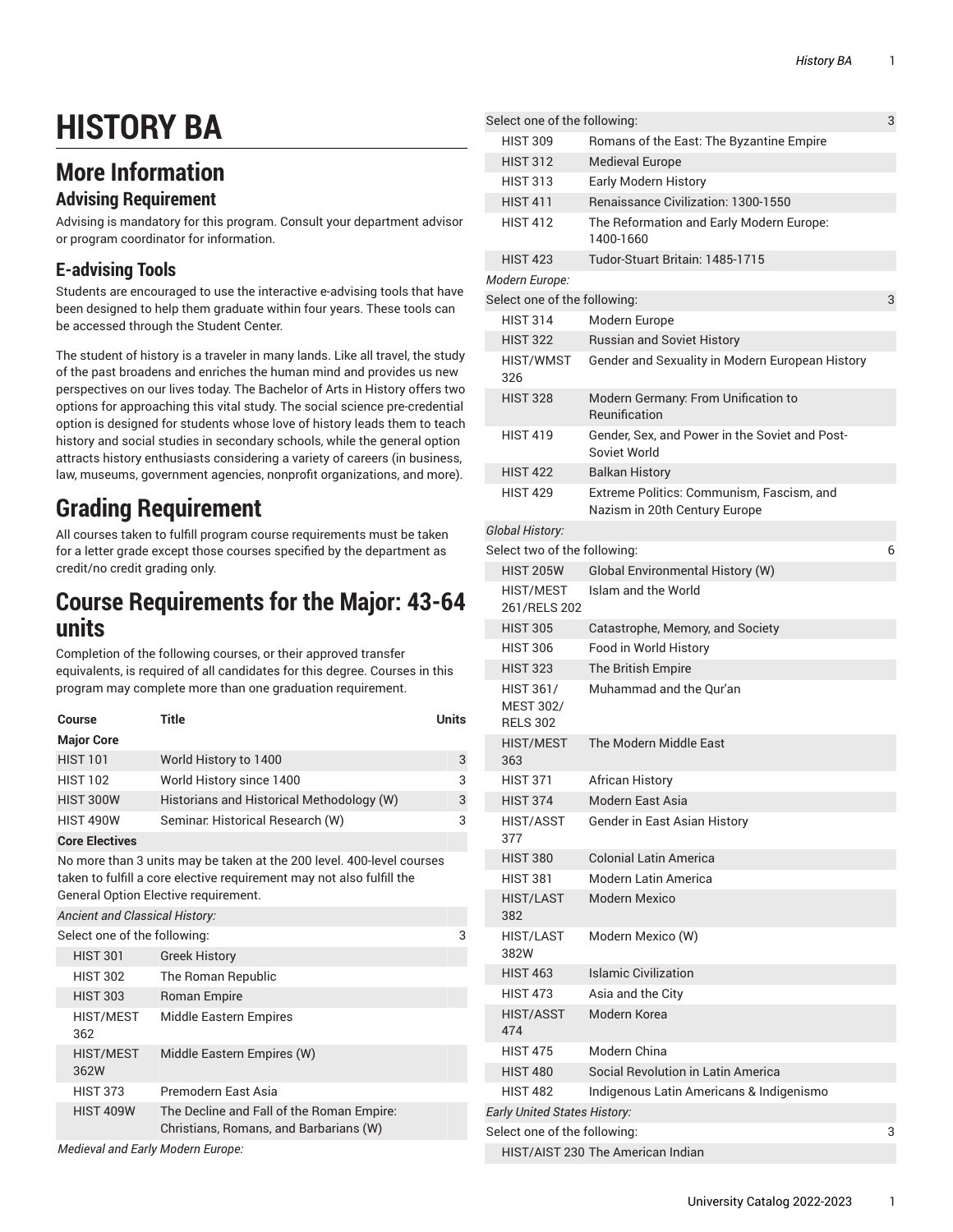| <b>Total Units</b>                   |                                          | 43-64 |
|--------------------------------------|------------------------------------------|-------|
|                                      | Social Science Pre-Credential (p. 2)     |       |
| General History (p. 2)               |                                          |       |
|                                      | Select one of the following options:     | 10-31 |
| <b>Major Option</b>                  |                                          |       |
| <b>HIST 451</b>                      | U.S. Foreign Relations Since 1914        |       |
| <b>HIST 435</b>                      | The US in the Age of the World Wars      |       |
| <b>HIST 355</b>                      | US History from 1945 to the Present      |       |
| <b>HIST 354</b>                      | US History from 1877 to 1945             |       |
| <b>HIST 351</b>                      | Volatile Decade: America in the 1960s    |       |
| <b>HIST 350</b>                      | America's Vietnam Experience             |       |
| <b>HIST/WMST</b><br>335              | Gender and Sexuality in American History |       |
| <b>HIST 330</b>                      | Race, Gender, and Empire                 |       |
| HIST/AFAM<br>231                     | <b>African American History</b>          |       |
| Select one of the following:         |                                          | 3     |
| <b>Modern United States History:</b> |                                          |       |
| <b>HIST 496</b>                      | <b>Material Culture</b>                  |       |
| <b>HIST 450</b>                      | U.S. Foreign Relations to 1914           |       |
| <b>HIST 446</b>                      | History of the American South            |       |
| <b>HIST/WMST</b><br>443              | Gender and Sexuality in Early America    |       |
| <b>HIST 442</b>                      | The Westward Movement                    |       |
| <b>HIST 433</b>                      | The Civil War and Reconstruction         |       |
| <b>HIST 432</b>                      | The Early American Republic              |       |
| <b>HIST 431</b>                      | The American Revolution                  |       |
| <b>HIST 430</b>                      | Early America                            |       |
| <b>HIST 353</b>                      | US History from 1787 to 1877             |       |
| <b>HIST 352</b>                      | Early America to 1787                    |       |

# **Major Option Course Requirements**

Students must select one of the following options for completion of the major course requirements.

#### <span id="page-1-0"></span>**The General History Option: 10 units**

| Course                         | Title                                                                               | Units |
|--------------------------------|-------------------------------------------------------------------------------------|-------|
| <b>HIST 310</b>                | <b>Careers for Historians</b>                                                       | 1     |
| Select three of the following: |                                                                                     | 9     |
| <b>HIST 409W</b>               | The Decline and Fall of the Roman Empire:<br>Christians, Romans, and Barbarians (W) |       |
| <b>HIST 411</b>                | Renaissance Civilization: 1300-1550                                                 |       |
| <b>HIST 412</b>                | The Reformation and Early Modern Europe:<br>1400-1660                               |       |
| <b>HIST 419</b>                | Gender, Sex, and Power in the Soviet and Post-<br>Soviet World                      |       |
| <b>HIST 422</b>                | Balkan History                                                                      |       |
| <b>HIST 423</b>                | Tudor-Stuart Britain: 1485-1715                                                     |       |
| <b>HIST 429</b>                | Extreme Politics: Communism, Fascism, and<br>Nazism in 20th Century Europe          |       |
| <b>HIST 430</b>                | Early America                                                                       |       |
| <b>HIST 431</b>                | The American Revolution                                                             |       |
| <b>HIST 432</b>                | The Early American Republic                                                         |       |
| <b>HIST 433</b>                | The Civil War and Reconstruction                                                    |       |

| <b>Total Units</b>      |                                          | 10 |
|-------------------------|------------------------------------------|----|
| <b>HIST 498</b>         | <b>Special Topics</b>                    |    |
| <b>HIST 496</b>         | <b>Material Culture</b>                  |    |
| <b>HIST 494</b>         | Introduction to Public History           |    |
| <b>HIST 492</b>         | Archival Research Seminar                |    |
| <b>HIST 489</b>         | Internship in Public History             |    |
| <b>HIST 482</b>         | Indigenous Latin Americans & Indigenismo |    |
| <b>HIST 480</b>         | Social Revolution in Latin America       |    |
| <b>HIST 475</b>         | Modern China                             |    |
| <b>HIST/ASST</b><br>474 | Modern Korea                             |    |
| <b>HIST 473</b>         | Asia and the City                        |    |
| <b>HIST 463</b>         | Islamic Civilization                     |    |
| <b>HIST 451</b>         | U.S. Foreign Relations Since 1914        |    |
| <b>HIST 450</b>         | U.S. Foreign Relations to 1914           |    |
| <b>HIST 446</b>         | History of the American South            |    |
| <b>HIST 445</b>         | History of California                    |    |
| HIST/WMST<br>443        | Gender and Sexuality in Early America    |    |
| <b>HIST 442</b>         | The Westward Movement                    |    |
| <b>HIST 435</b>         | The US in the Age of the World Wars      |    |
|                         |                                          |    |

#### <span id="page-1-1"></span>**The Social Science Pre-Credential Option: 31 units**

| Course                        | Title                                                       | Units |
|-------------------------------|-------------------------------------------------------------|-------|
| <b>History</b>                |                                                             |       |
| <b>HIST 445</b>               | <b>History of California</b>                                | 3     |
| <b>HIST 495</b>               | Portfolio Evaluation                                        | 1     |
| <b>Economics</b>              |                                                             |       |
| <b>ECON 102</b>               | Principles of Macroeconomic Analysis                        | 3     |
| <b>ECON 103</b>               | Principles of Microeconomic Analysis                        | 3     |
| <b>Education</b>              |                                                             |       |
| <b>EDTE 255</b>               | Introduction to Democratic Perspectives in K-12<br>Teaching | 3     |
| Geography                     |                                                             |       |
| <b>GEOG 352</b>               | <b>The United States</b>                                    | 3     |
| Select one of the following:  |                                                             |       |
| <b>GEOG 301W</b>              | Global Economic Geography (W)                               |       |
| GEOG 303                      | Geography and World Affairs                                 |       |
| <b>Political Science</b>      |                                                             |       |
| Select one of the following:  |                                                             | 3     |
| <b>POLS 402</b>               | State and Local Government                                  |       |
| <b>POLS 404</b>               | Interest Groups and Lobbying                                |       |
| Select one of the following:  |                                                             | 3     |
| <b>POLS 432</b>               | American Political Thought                                  |       |
| <b>POLS 451A</b>              | <b>Constitutional Law: Powers and Restraints</b>            |       |
| POLS/MCGS<br>451 <sub>B</sub> | Constitutional Law: Civil Rights and Civil Liberties        |       |
| <b>Religious Studies</b>      |                                                             |       |
| <b>RELS 358</b>               | Religion in American Public Schools                         | 3     |
| <b>Social Sciences</b>        |                                                             |       |
|                               |                                                             |       |